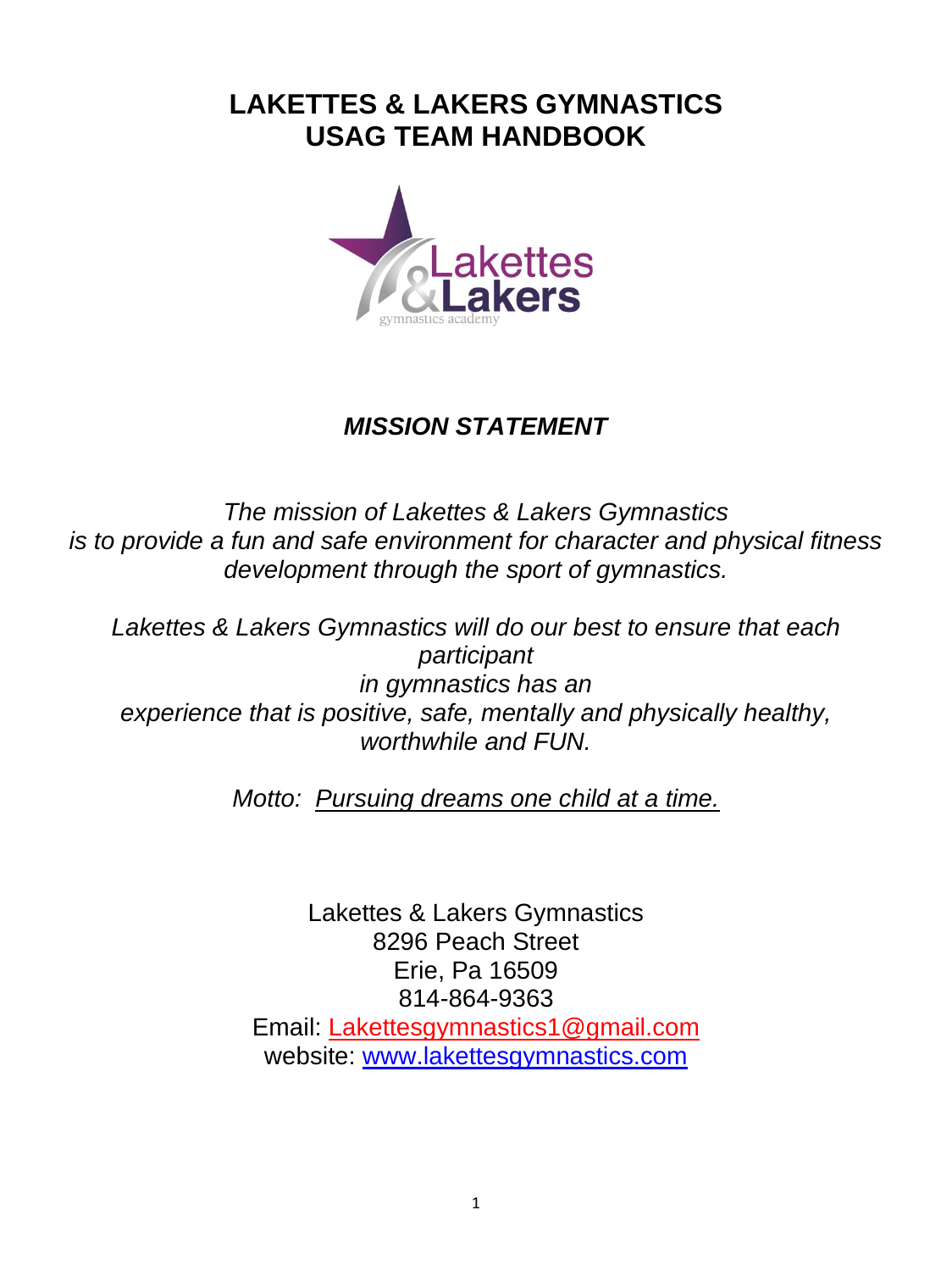|     | <b>General Information</b><br>□ Gymnast/Parent Commitments                                                                                                                                                                                                                                                                                | Page 3                                             |
|-----|-------------------------------------------------------------------------------------------------------------------------------------------------------------------------------------------------------------------------------------------------------------------------------------------------------------------------------------------|----------------------------------------------------|
|     | <b>Policies and Procedures</b><br>$\Box$ Attendance<br>□ Make Up Policy<br>□ Workout Schedule<br>□ Summer Training<br>□ Summer Practice Policy<br>□ Private Lessons<br>□ School Commitment/Personal Days<br>□ Other Extra-Curricular Activities<br>□ Observation Policies<br>□ Pick Up/Drop Off Policy<br>$\Box$ Evaluations and Meetings | Page 3-6                                           |
|     | <b>General Competition Rules and Policies</b><br>□ General Competition Rules & Policies<br>□ Meet Schedule<br>□ Day of Competition Rules-Gymnast/Parent<br>$\Box$ Away Meets                                                                                                                                                              | Page 6-8                                           |
|     | □ Host Hotel / Travel Information<br><b>Health, Safety &amp; Injuries</b><br>$\Box$ Safety<br>$\Box$ Recommended Physicians & Trainers<br>$\Box$ Injury<br>□ Emergency Procedure<br>□ Dietary Recommendations                                                                                                                             | Page 8-10                                          |
|     | <b>Communication Methods</b><br>□ Team Board and Mailboxes<br>$\Box$ Email<br>Coaches/Front Office Contacts<br>$\Box$ Level Reps<br>□ Website/ Facebook<br>□ iClass Parent Portal                                                                                                                                                         | Page 10-11                                         |
|     | <b>Lakettes &amp; Lakers Team Boosters</b><br><b>Tuition Payment Procedures, Meet Fees and Additional Expenses</b><br>$\Box$ Tuition                                                                                                                                                                                                      | Page 11-15                                         |
|     | $\Box$ Payments<br>□ Payment Method<br>□ Meet Fees<br>□ Est. Meet Fee Payments<br>□ Additional Expenses<br>$\Box$ Uniform                                                                                                                                                                                                                 |                                                    |
| n'n | □ Special Instruction<br>□ Additional Fees<br>□ Payment Obligation/Commitment<br>□ Estimated Cost per Level & Due Dates<br>□ Calendar & Special Events<br>□ Level Overview                                                                                                                                                                |                                                    |
|     | $\Box$ Level Advancement & Requirement<br>Team Boosters estimated cost sheet<br>□ Calendar<br>$\Box$ Level Reps and contacts                                                                                                                                                                                                              | Added annually<br>Added annually<br>Added annually |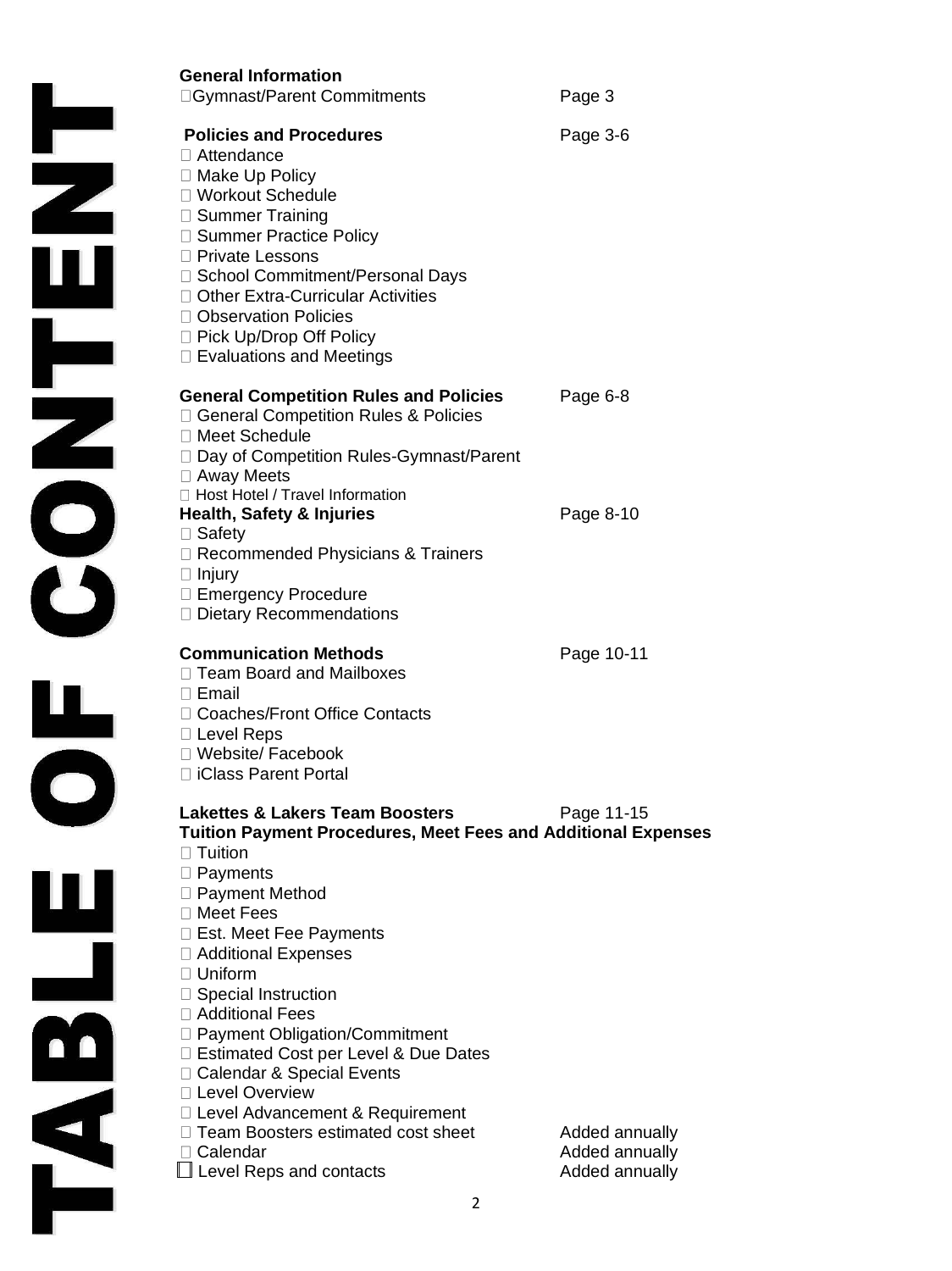### **General Information**

L&LG is proud of the success of our team program. This success is due in part to the rules and policies to which we adhere. These rules and policies are written in this handbook to clarify the expectations for everyone in the program. This not only includes cooperation from the gymnasts and parents but also the coaches and owners. The entire staff at L&LG is expected to follow these rules and policies to work towards the success of the team.

Every parent feels his or her child is special. The L&LG staff feels this way also. However, please do not ask or expect L&LG to ignore or change our rules and policies to meet the needs, desires, and schedule of your child. Our policies have been established over many years; they were developed to meet the needs of the entire program.

#### **Gymnast/Parent Commitments**

You and your child have been chosen to be members of the Lakettes & Lakers Gymnastics Team. Going to a meet and representing L&LG is a privilege that your child has earned by his/her hard work, dedication and determination. In order to participate in the upcoming meets, the rules and policies, listed below, must be followed.

1. Both the gymnast and his/her parents must display a positive attitude. Good sportsmanship is required toward coaches, judges and other gymnasts at all times. The coach has the right to remove a gymnast from practice or a meet for negative or disrespectful behavior.

2. The gymnasts are expected to give 100% at every practice. This attitude will be maintained through the entire practice. If sickness/injury occurs during practice, the athlete is responsible to inform their coach and a call will be given to be picked up early.

3. Parents are expected to be supportive of the team program and its coaches. Please feel free to set up an appointment with your child's coach by phone or email. If the coach is unable to answer your questions or concerns the next step is to make an appointment to talk to Mary Hawley "Team Director". If Mary is not able to satisfy your question or concern. The next step would be to email or call Matt & Heather Kowalczyk (owners).

4. The team parent is as beneficial to the team as the gymnast. L&LG reserves the right to remove a gymnast from the team if either the gymnast or the parent becomes a detriment to the success of the team or the gym.

5. As a member of L&LG, monthly tuition, meet fees and additional expenses must be paid by the set due dates. If your account becomes delinquent it may result in suspension from practice and/or meets.

#### **Policies and Procedures Attendance:**

 $\Box$  The gymnast or parent is required to call in, text or email their coach if the gymnast is absent or late.

Attendance at practice is expected and absences kept to a minimum.

 $\Box$  If the coaches feel that your daughter or son is missing too many practices, you will be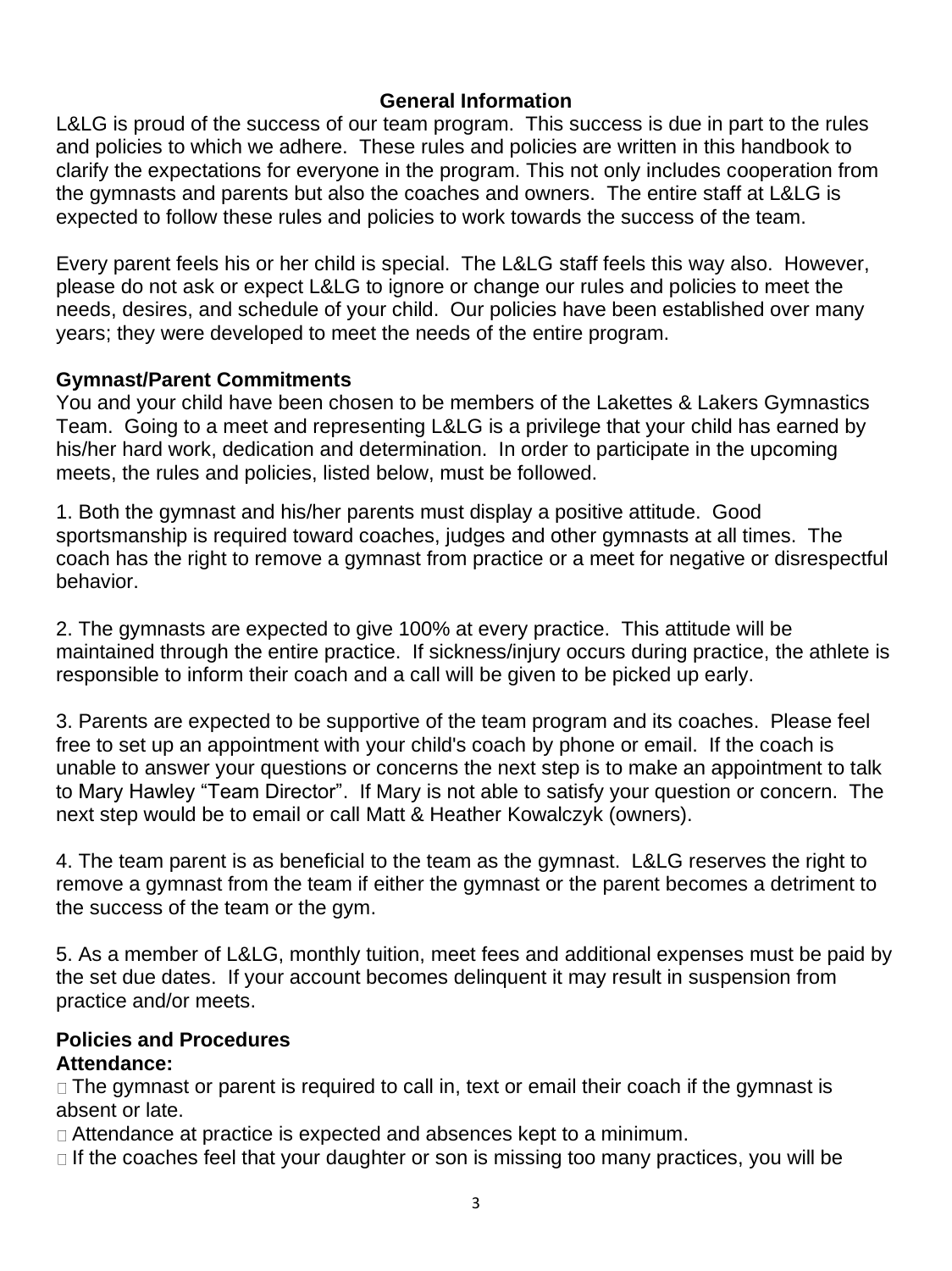contacted to set up a meeting to discuss the problem**.** 

 $\Box$  If the coaches feel that because of the absences, he/she is not ready to safely compete, the coach has the option of removing her from the meet and there will not be any refunds.

 $\Box$  If your daughter or son misses any practices the week prior to a meet, the gymnast may be scratched from the meet unless otherwise approved by the coach.

Excessive absences following his/her state meet may affect what level he/she practices for the summer.

□ Extra-curricular activities that interfere with practices must be approved by your child's coach.

# **Make Up Policy:**

□ There are no make-ups at the team level for any practice missed for personal reasons.

 $\Box$  Inclement weather make up practices will be scheduled after 2 missed practices.

□ There may be changes in the schedule at any time to support other programs in the gym.

 $\Box$  The following holidays will not be made up:  $4<sub>th</sub>$  of July, Thanksgiving, Christmas Eve,

Christmas, New Year's Eve, New Year's Day, Good Friday.

□ Practices missed due to competition or traveling will not be made up.

 $\Box$  In the case that your child's coach is not available due to traveling to competitions, even if your child is not competing or traveling, practice may be cancelled. Scheduled practice will remain only when there is a suitable substitute coach available.

# **Workout Schedule:**

□ Gymnasts workout the number of hours per week designated for their level.

Workout schedules may change from School year session to summer session.

□ Tuition is charged monthly for a 4 week month, based on hours per week.

□ The following breaks are included in the schedule (subject to change) w/o payment change:

□ 1 week end of summer/beginning of school

 $\Box$  During the week of the end of year gym show practice schedules will be modified.

□ Gym show runs 4 nights starting on Memorial Day. All team members are required to participate in all nights of the show. Exceptions must be approved by their coach.

### **Summer training:**

Mandatory Summer Team Camp payment is in addition to tuition. All team athletes will be charged for Team Camp and are expected to attend. In the case of an approved exemption from Team Camp, the team camp fee will still apply.

 $\Box$  Is very important to the competitive gymnast.

□ During the approximately nine weeks of summer practices, L&LG increases the workout hours to achieve new skills, increase strength, flexibility and endurance.

□ Although attendance is important for all gymnasts, if a gymnast is trying to move levels, it is essential for him/her to have a minimal number of absences.

We realize that summer is also the time for vacations and camps so we have made our summer practice policy with this in mind.

# **Summer Practice Policy:**

□ Please limit absences, including camps, vacations and sick days. If a gymnast is attending a GYMNASTICS camp, this is not counted in their total of days missed.

 $\Box$  In order to be considered to move up a level, the gymnast may not miss more than 25% of their summer practices.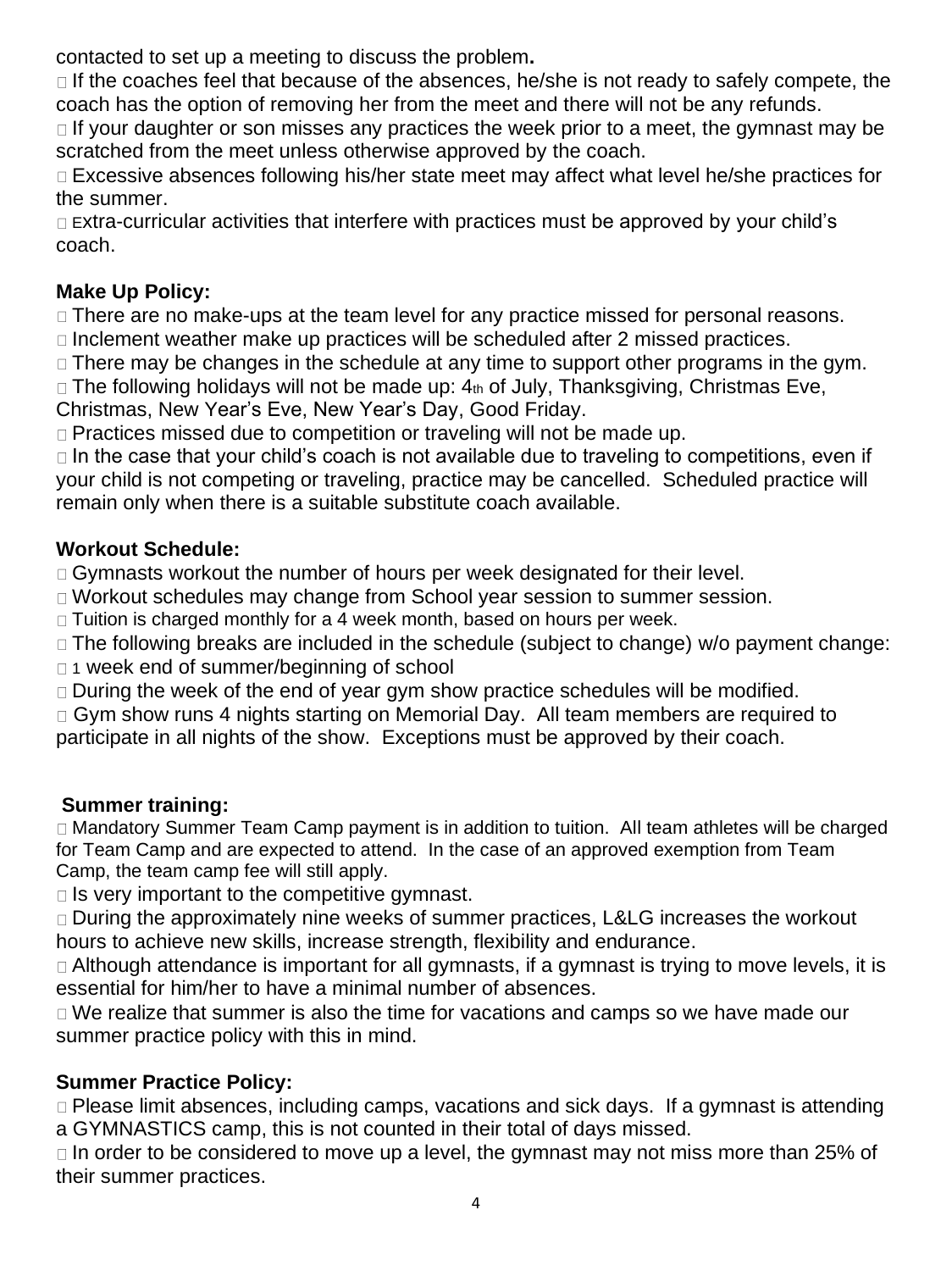### **Private Lessons:**

Private lessons are available for any team member.

□ Privates may be beneficial during times when a gymnast is struggling with a certain skill, needing some one on one coaching, wanting to learn something totally new, or perfecting a skill or routine.

□ Private lessons are scheduled for gymnasts who attend practice on a regular basis. The private lesson is with your level coach only first, or by their referral.

□ Private lesson fees are paid in 2 parts

- 1. \$15 per hour is required , check made payable to Lakettes (no cash allowed)
- 2. Paid directly to the instructor / coach. Rates vary from \$15-\$60 per hour. Remember, personal rates are in addition to the gym's \$15 per hour rate.

Tuition, meet fees, and any other charges **must be current** in order to schedule private lessons.

□ You are never allowed to leave your child in the gym if the coach is the only adult present.

### **School Commitment/Personal Day:**

□ Although commitment is an important aspect of this sport, we do realize that a gymnast will miss practice due to a school conflict or other personal reasons. When a gymnast uses his/her time well at practice and his/her attendance is good, an occasional missed practice is not a problem.

□ Please notify his/her coach prior to the day he/she will be absent and the reason. Please keep these absences to a minimum.

□ We also understand how important schoolwork is to the development of a child. Please contact the coach if grades are slipping and allowances will be made.

### **Other Extra-Curricular Activities:**

Level 2-5 & Xcel, gymnast's participation in outside activities are allowed.

□ Levels 6-8, outside activities are allowed but not encouraged. While an activity such as a school play should not create a problem, an activity such as cheerleading, soccer, etc. could very well cause injuries and will add additional mental stress and physical strain on the gymnast's body.

Level 9 & 10 gymnasts **may not** participate in any outside extra-curricular activities. A full commitment to gymnastics is required for the safety and training at these levels. It is very important that gymnasts and parents understand this policy before a gymnast is moved from level 8 to level 9.

### **Observation Policies:**

*For all levels'* the parent viewing is limited to 15 minutes @ start & 15 minutes @ close of practice & team parent view days only, 1<sup>st</sup> Saturday of the month.

□ There may be "Special times" that your child might need you to be here (due to a specific emotional need)-please discuss this with their coach.

 $\Box$  If at any time the "viewing" causes a distraction for the gymnasts and coaches, the "viewers" will be asked to leave.

□ Parents are not permitted in the workout area and are not permitted to coach their child. If this occurs, you will be asked to leave the practice.

□ Parents will be allowed to watch their child during private lessons; however, they may be asked to leave if they interfere (coach from the viewing area) with the private lesson.

Under no circumstances are parents allowed on the floor during regular practice or private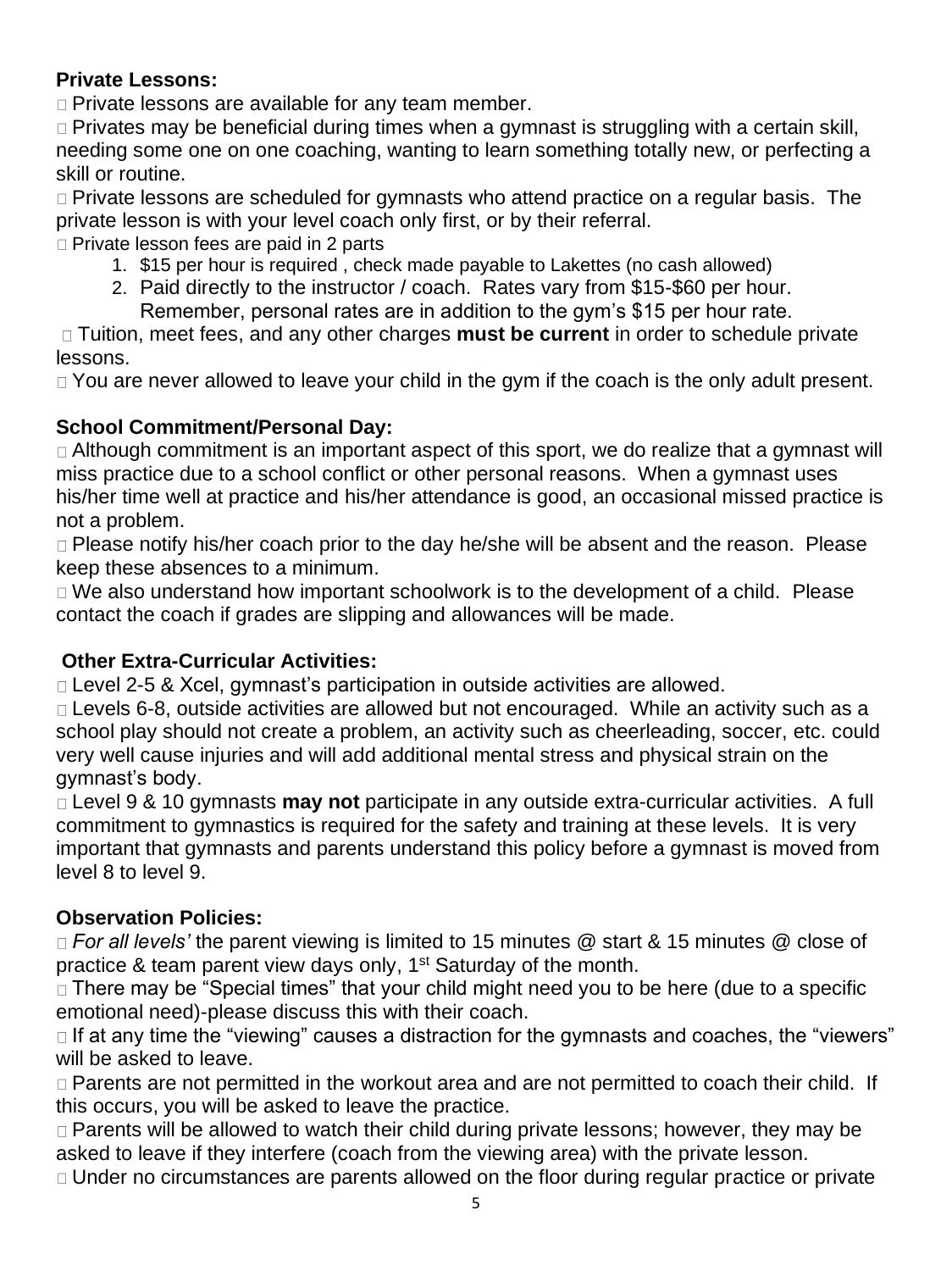#### lessons.

# **Pick Up/Drop Off Policy:**

□ The L&LG staff is expected to be here 15 minutes prior to the beginning of practice and stay 15 minutes after practice.

 $\Box$  Please make sure to drop off and pick up your gymnasts at the appropriate times.

□ We understand that circumstances do arise, please try to call the gym if you find that you will be late picking up your child.

 $\Box$  If a staff member has to stay with your gymnast past the 15 minutes, you will receive a warning the first time. If it occurs again, you will be billed the hourly rate of pay for private lessons.

 $\Box$  If it is at a time while the gym is still open, please let us know if something has come up and that your son/daughter will need to wait for pick up. This should not be a regular occurrence. At no time are siblings (gymnast or non-gymnasts) allowed in the gym unsupervised during practices. This includes waiting in the balcony.

# **Evaluations/Meetings:**

An ongoing dialogue between gymnasts - coaches - parents and also parents and their gymnasts is essential to any successful program.

□ Please be sure to notify your son's/daughter's head coach to discuss any outside changes which may affect his/her training. (Ex. Medicine, Family, School)

A more formal meeting/evaluation will be given as needed.

 $\Box$  If the coaches feel that it is necessary to meet with you and your gymnast during the season, they will arrange a time that is convenient for everyone.

□ Please refrain from any lengthy conversations during practice times. The coaches need to be on the floor with the gymnasts. Leave a message for them and they will get in touch with you as soon as they can. All of our coaches also have email addresses and are happy to correspond through email. You can find their email address in the handbook under coach's contacts.

### **General Competition Rules and Policies**

 $\Box$  All team members are expected to make all team competition and will be charged for them. □ Gymnasts and parents do not decide which meets they would like to do and which they do not.

□ Suspension and/or expulsion from the Team Program may result if you choose to have your son or daughter not participate in a scheduled meet.

 $\Box$  Bat mitzvah, confirmation, first communion, family vacations, etc. are acceptable as long as we have a written note with the dates that will be missed prior September 1<sup>st</sup> so that they are not registered & paid for.

 $\Box$  If there is a conflict that arises after the meet schedule comes out, we will make every effort to get a refund but it is not guaranteed.

 $\Box$  If the coaches feel that because of absences, the gymnast is not ready to safely compete, the coach has the option of removing him/her from the meet and there will not be any refunds.

□ There may be times when an emergency may occur and gymnasts cannot attend a competition. Please keep in mind that the team equally shares all of our competition fees. If all entry fees have been paid, travel arrangements and coaching assignments, etc. have been made and a gymnast cannot attend, he/she will still be expected to pay his/her share of that meet's fees.

□ We understand that there may be times that parents cannot attend every meet/competition.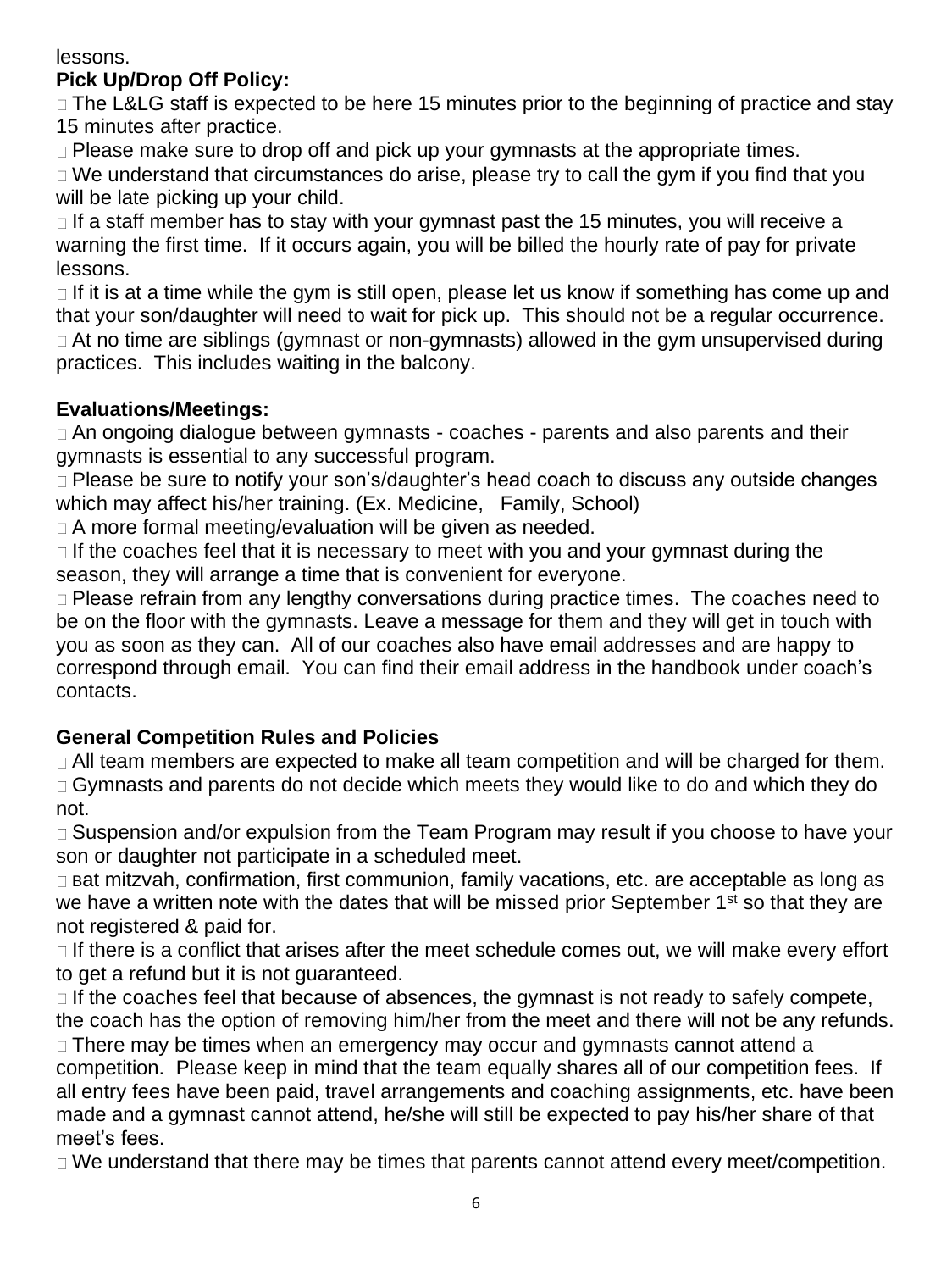However, please keep in mind that our competitive policy is for the gymnasts only, not the parents. **Meet Schedules** 

□ Time schedules for meets are always TENTATIVE and LATE. USA Gymnastics requires the hosting team to provide the time schedule to gyms participating in the meet at least 10 days in advance of the scheduled date.

□ Please keep in mind that time schedules are subject to change depending on deadlines for entries, late entries or teams dropping out.

□ PLEASE understand that the hosting teams DO NOT WELCOME calls from parents asking for the schedule.

□ We will provide you with the time schedules, maps, directions, and any information made available to the gym upon receipt or a call.

If you become desperate and it is within one week of the meet date, call or email the gym office. **DO NOT CALL or EMAIL THE HOSTING TEAM!**

 $\Box$  If the host gym is listed on our meet schedule, you may check their website for information, we only email you days and times once the host gym sends it to us.

# **Day of Competition Rules -Gymnasts/Parents:**

□ The gymnasts must be able to perform the skills in their routines safely and by themselves in practice to compete the skill in the meet. Only safety spotting, on certain skills, will be allowed at meets.

□ The coach will determine if your child is eligible to compete based on the quidelines of USAG and L&LG.

□ Gymnasts are expected to attend all meets for which they are eligible. The gymnast will also be expected to attend the meet, with their Level, if it is local, even if they are not competing. We are a team and the support of the girls/boys for each other is important.

□ Gymnasts are expected to meet their coach at the set time prepared to compete - properly fed, hair done, wearing the appropriate uniform, with their gym bag including the appropriate equipment - grips, wristbands, tape, water, flip flops, small healthy snack, etc.

 $\Box$  If a gymnast is consistently late for meets, it is the coach's discretion to scratch the gymnast.

□ Gymnasts become the responsibility of the coach once their session begins and return to the parents at the conclusion of the meet or awards ceremony. Sometimes a coach may not be able to attend the awards due to another level starting their competition. Parents are responsible for their child at the closing of the awards.

Please save all communications with the gymnast and the coach until the meet is concluded.

□ The result could be that the individual gymnast or team will receive a deduction or the gymnast being removed from the meet.

□ Gymnasts will be expected to behave in a positive manner during competition. These expectations will be discussed in detail with the gymnasts.

□ Support of teammates, attitude toward other gymnasts, coaches and judges, personal attitude, behavior during awards and while on the awards stand will be some of the subjects discussed.

□ Parents may not speak to a meet director or judge at any time.

□ Please discuss your concerns with your child's coach after the meet has concluded.

□ Parents are not allowed on the competition floor at any time (this is a USAG policy that could result in the entire team being disqualified).

□ Parents are representing L&LG at the meets as much as the coaches and gymnasts. Be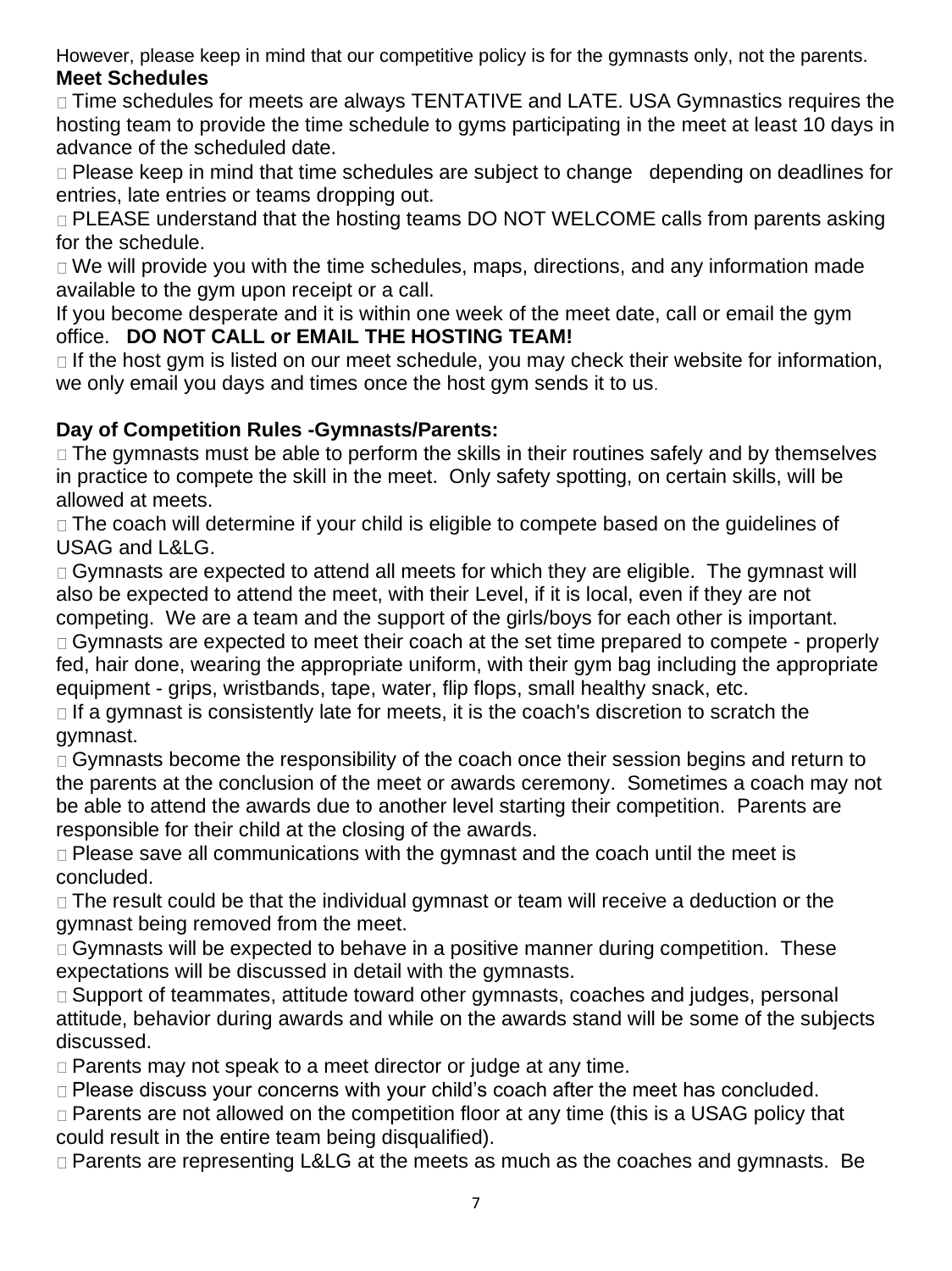supportive of each other. You are a team.

□ Negative communication about other gymnasts, coaches, clubs or judges is not permitted. □ Show enthusiasm, team spirit and a positive approach to the competition. If this cannot occur, you will be asked to stop attending meets.

□ Show up 30 minutes prior to scheduled time

 $\Box$  No Flash photography

#### **Away Meets:**

 $\Box$  It is the parent's responsibility to inform the coaches of the following information:

 $\Box$  A cell number to reach you.

□ There will be no swimming the night before or the day of the meet prior to competition.

□ On occasion, parents may be asked to help with transporting gymnasts to a competition and supervising them while they are there.

□ On occasion, parents may be asked to transport a coach to and from competitions without compensation.

### **Host hotel/travel Information:**

Will be emailed with meet information.

□ Each family is responsible for making their own hotel and travel arrangements.

# **Health, Safety & Injuries**

### **Safety:**

□ By the very nature of the sport, gymnastics carries a risk of physical injury. No matter how careful the gymnast and coaches are, no matter how many spotters are used, no matter how many landing surfaces exist; the risk cannot be totally eliminated.

□ The risk can be reduced, but never eliminated.

□ The risk includes minor injuries such as scrapes, bruises, etc. to more serious injuries such as dislocations, broken bones and pulled muscles and tendons. The risk also includes catastrophic injuries, such as permanent paralysis or even death, due to landing or falling on the back, neck or head.

□ L&LG always does its best to provide the safest training possible for your child.

 $\Box$  L&LG will have a physical trainer see athletes if needed monthly or bi-monthly. An email will go out to sign up to be seen. The gymnast's booster account will be charged for their service. Cost is \$2.50 & up depending on the time needed.

 $\Box$  Tape & pre-wrap are available for purchase (\$2 for tape & \$1 pre=wrap). Cash only.

 $\Box$  Handgrips are available for purchase. The coach will size the gymnast & they will be ordered. The gymnasts account will be charged accordingly. They will not get ordered unless there are funds in the account to cover the purchase. \$15-\$65

 $\Box$  Bear claws & wraps are also available for purchase. The gymnasts account will be charged accordingly. They will not get ordered unless there are funds in the account to cover the purchase.

### **Recommend Physicians, Chiropractors & Trainers:**

| <b>St. Vincent Sports Medicine</b> | <b>Hamot Sports Medicine</b> |
|------------------------------------|------------------------------|
| Dr. Jeffrey Kim                    |                              |
| 4671 West Lake Road                | 100 Peach St                 |
| Erie, Pa                           | Erie, Pa                     |
| $(814)835 - 2035$                  | $(814)877 - 6195$            |
|                                    |                              |

Dr.. Elizabeth Darling, DTP or Dr. Amanda Scully, DTP Keystone Rehabilitation Systems 814-866-7816 5928 Old French Rd, Erie, Pa 16509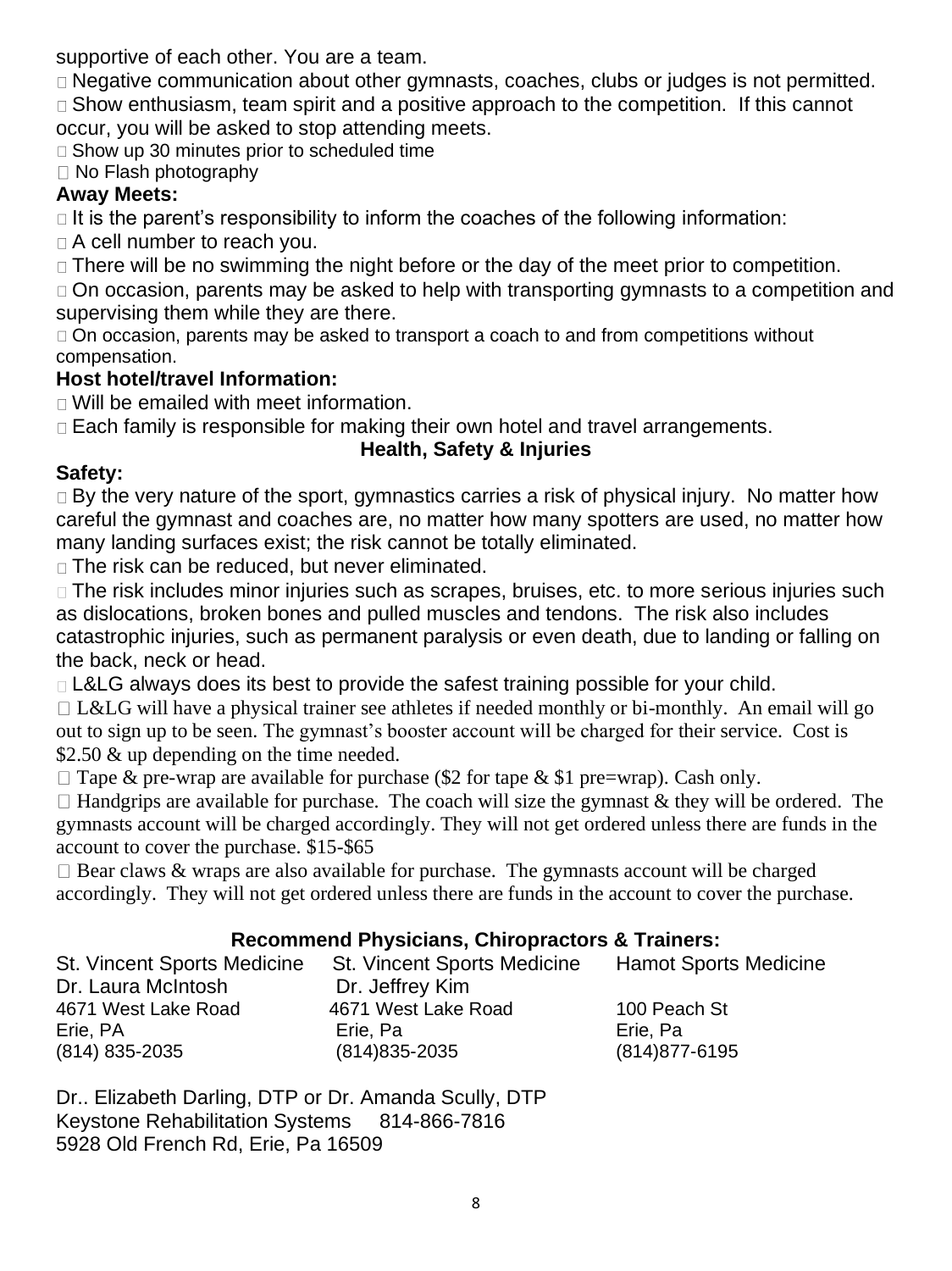# **Injury:**

□ After seeing a doctor and or therapist, the injured gymnast should bring a note describing the injury and rehabilitation plans and limitations.

□ L&LG will not prorate tuition for injuries that allow the gymnast to safely follow a prescribed injury recovery program in the gym. If injury continues for more than 4 weeks, prorating will apply.

 $\Box$  If the gymnast is ordered to stop training completely for more than 4 weeks, then we will allow a reduction in tuition during the time training is stopped.

 $\Box$  Extended injury or illnesses that prevent any gym activity for  $2-6$  months are allowed a hold on tuition payments with a doctor's note.

An injured gymnast will need a written permission from their physician in order to return to practice.

□ Communication between the coaches and doctor/trainer or the parent about rehabilitation is required – not through the athlete. **Do not leave the doctor's office without a note describing limitations! Athletes are not permitted to train with a visible injury without a doctors written description of what is allowed.**

# **Emergency Procedures**:

□ The safety and welfare of each gymnast is our number one priority.

□ L&LG will make every effort to contact parents in the case of an accident. However, the

L&LG staff will call an ambulance if we feel it is in the best interest of the gymnast.

 $\Box$  Please make sure that we have current contact numbers at all times.

# **Dietary Recommendations:**

□ Gymnasts need to follow the basic dietary guidelines set by the USDA with the addition of carbohydrates and protein.

□ If you need additional information, please check with your son or daughter's coach.

□ We realize that weight is a touchy subject with young girls and can lead to potential problems with eating disorders. Our main concern is when a gymnast gains weight and has

not increased her strength to handle the weight gain.

□ We will be very careful in handling this concern, but we would appreciate some help from home.

□ The occasional fast food is fine, but athletes need a balanced daily diet to obtain peak performance.

□ While shopping for snacks, try to avoid soda, chips, sugary snacks and empty calories.

□ The gymnasts must realize that their eating habits will affect their training and if they want to be successful, they must learn to eat right.

□ Try to offer foods that are high in protein and carbohydrates and low in sugar and fats.

□ Gymnasts will last longer and have more energy when they are eating the proper foods that provide fuel for their bodies.

□ Skipping meals is never recommended. Even if your son/daughter is not a breakfast eater, try to encourage him/her to start their day with some type of energy filled foods.

□ Gymnasts that practice for long hours have a 15 minute break in which they need to have a small snack.

 $\Box$  Since most meets last approximately 4 hours, send your son or daughter with a snack to competitions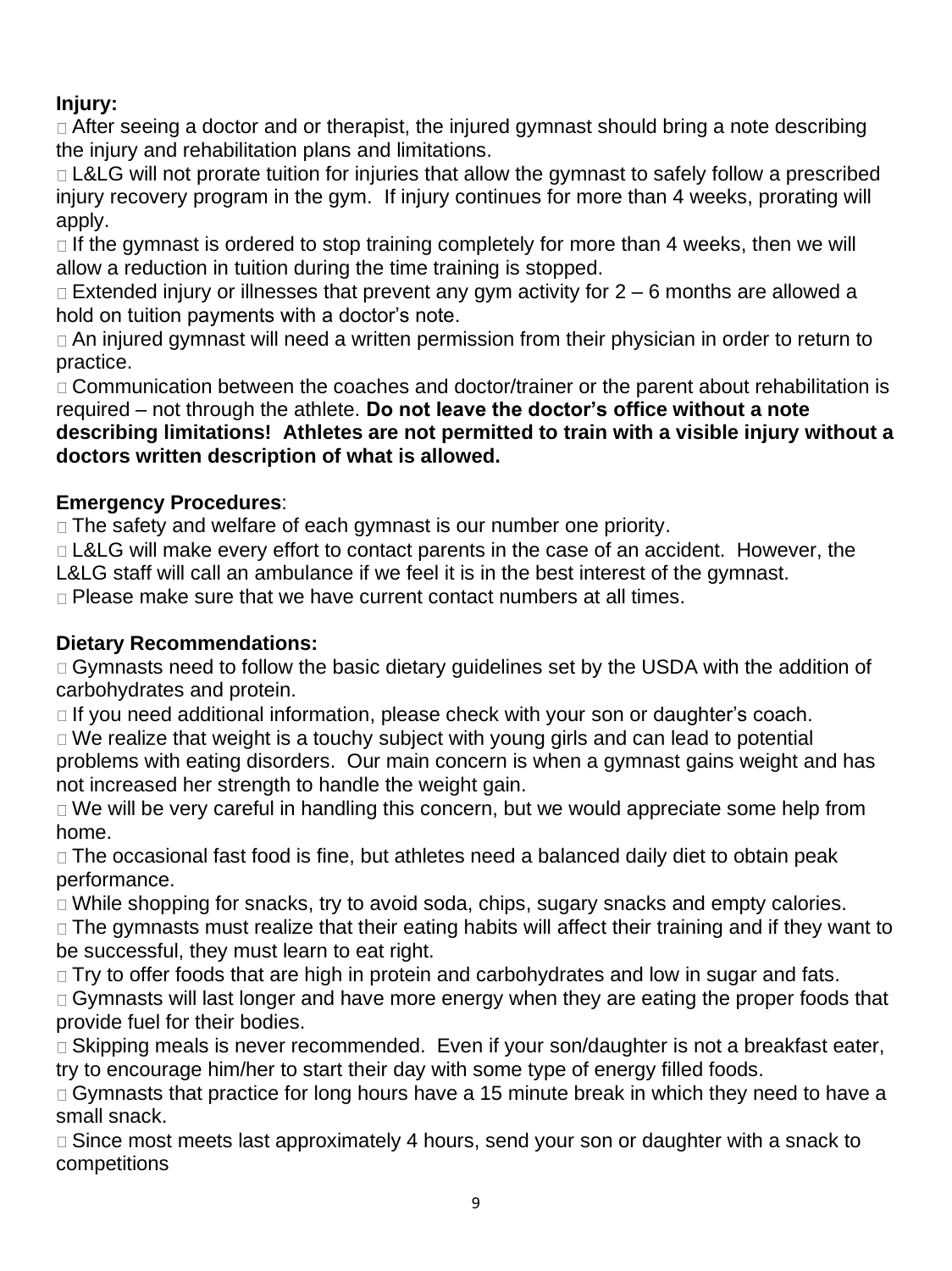#### **SUGGESTED SNACKS DO NOT SEND**

Fruits **Water** Water Soda Vegetables Sports Drinks **Fruit Punch** Plain Popcorn Dry Cereal Cookies Pretzels Energy Bar Chips Yogurt Cheese Candy Fruit Bars Full Meals **Fruit Snacks** Shakes Granola Bars **Fries Granola** Bars **Fries** 

#### **Communication Methods**

#### **Team Board and Mailboxes:**

□ The team board & mailboxes are available for your benefit in the front/foyer. All information and correspondence pertaining to team boosters will be posted there**. Please check it often**. □ Feel free to email any of the booster members information that you need to provide to the other team members. They will review it and get the word out.

#### **Email:**

□ Every team family needs to have working email address on file with L&LG.

When trying to communicate with many team members this is an easy way of doing so! □ Please make sure to keep the gym updated if your email address changes throughout the year.

 $\Box$  If you are not getting at least 1 email from L&LG, please check to make sure that we have your correct email address and also check your junk folder!

Team mass emails are only to be sent out by the Booster Secretary, coaches or owners. If you have information or an idea for the whole team, please send it to the booster secretary for approval. Then it will be sent out.

### **Coaches/Front office Emails:**

□ Heather: lakettes@hotmail.com

Mary: mhawley63@icloud.com

### **Level Reps**

□ Each level will have a parent that serves as a Level Rep. A Level Rep will be responsible for helping with communication and organizing team events for your son or daughter's level.

□ Responsible for emailing scores and places for the newspaper after each competition. An email will be sent to explain how & where to submit the scores & places.

Responsible for creating and keeping the Team board updated in the hallway.

 $\Box$  Helping your level to plan and host 1 yearly event that benefits the whole team. (See Special Events page)

Collecting t-shirt order forms and payment for meets that have the option to pre-purchase.

### **Website / Facebook:**

□ [http://www.lakettesgymnastics.com](http://www.lakettesgymnastics.com/) Team information will be listed under competitive team. □ Facebook: Lakettes Flipping News - Post your praises! Join our Facebook page.

L and L Boosters- You can find information from our Team Boosters here.

www.lakettesgymnastics.com and **iClass Parent Portal:** allows you to get up to date account information, make changes to your card on file and personal information or send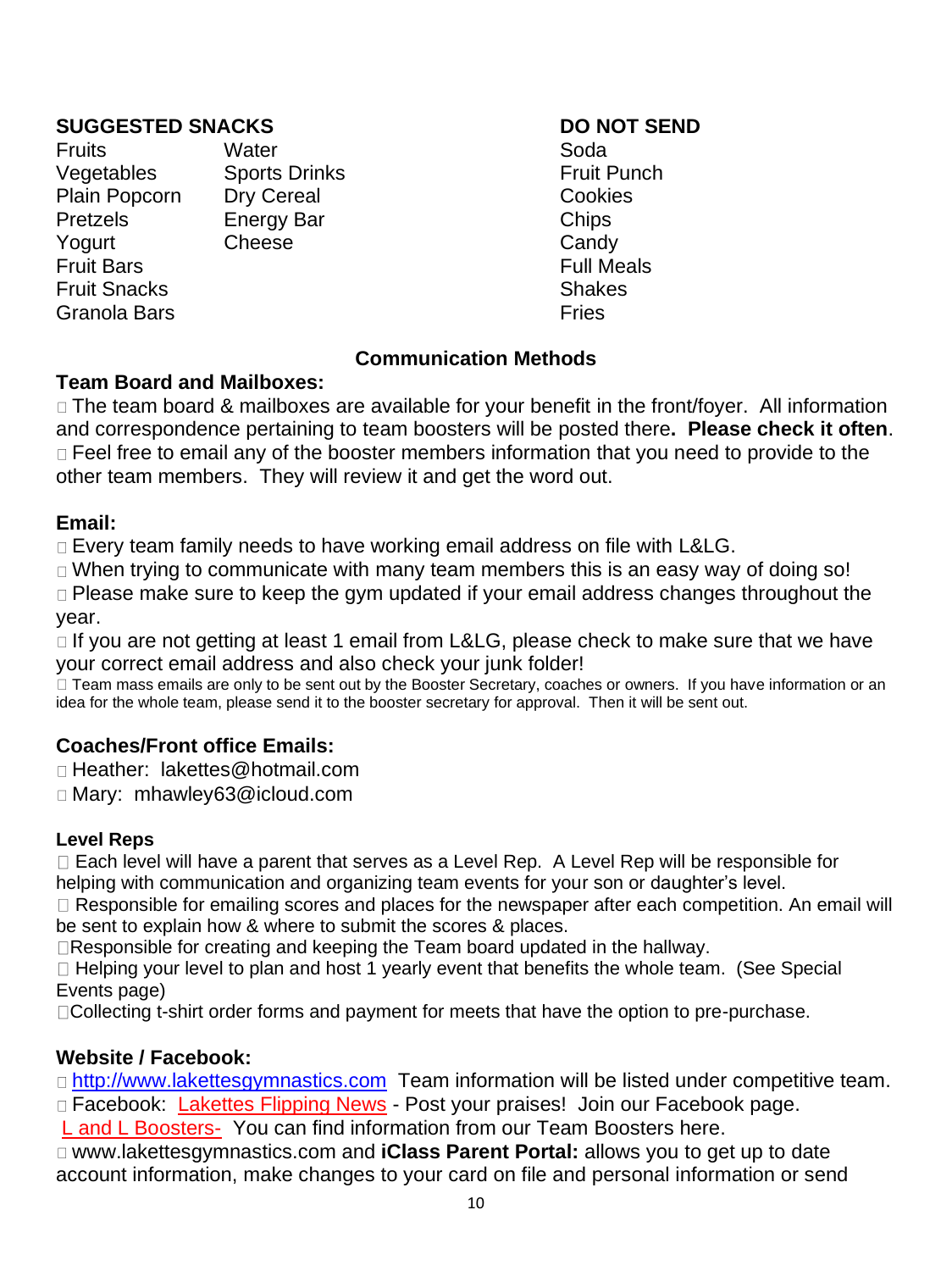notes to the front office.

#### **Lakettes & Lakers Team Boosters**

The Lakettes & Lakers Team Boosters was established to ensure that gymnastic opportunities are available to a diverse group of new and existing gymnasts. The association works along with Lakettes & Lakers Gymnastics (L&LG) to enrich each gymnast's individual and team experience and to promote the sport, while keeping costs down for L&LG families. As a member of L&LG's USAG team, you must also belong to the L&LG, pay annual dues and have the opportunity & expected to participate in fundraisers. Please see the L&LG Team Boosters insert for more information. Page 16

□ The General Fund will help finance the team as a whole. Examples of how it benefits the whole team:

□Pays some Educational Expenses for coaches.

□Pays coaches for coaches' fees.

 $\square$  Pays travel, food & lodging to the coaches

□ Pays dues & certifications for coaches

□Pays booster office supplies.

#### L&LG Booster Board

Current Booster board members will be emailed out yearly, along with their contact information.

 $\Box$  Facebook: We ask that all team family who use Facebook to join our Facebook, **Lakettesflipping News** like & share. Anyone not wanting their child posted on social media must inform us, so we can send that request out to all families.

#### **Tuition, Payment Procedures, Meet Fees and Additional Expenses**

#### **Tuition:**

□ The team program at L&LG is a year-round training program.

□Tuition is calculated weekly, based on hours per week, charged monthly during the school year. There are 40 training weeks divided into 10 payments. Payments are charged the 1<sup>st</sup> of each month Sept.-June. Summer Tuition is divided into 2, 4 week training sessions and 2 camps.

### **Payment:**

□ You may choose to pay your tuition yearly or monthly by credit card.

 $\Box$  If you choose to pay monthly for tuition, you must have a credit or debit card number on file with the gym.

Monthly auto-pay for tuition will be run on the 1<sup>st</sup> of each month.

□ Your child will not be allowed to participate unless tuition is paid in full or payment arrangements have been agreed upon with owners & booster board.

We understand that unexpected and extreme financial issues occur and are willing to work with families, but we must have communication from the families regarding the payment issues and a plan of action.

 $\Box$  Meet fees, uniforms, and all fees associated with completion must be paid to Team Boosters. These fees are separate from tuition.

 $\Box$  If you choose to use a credit card to pay booster fees, there will be a 5% convenience fee added to the Team Booster payment.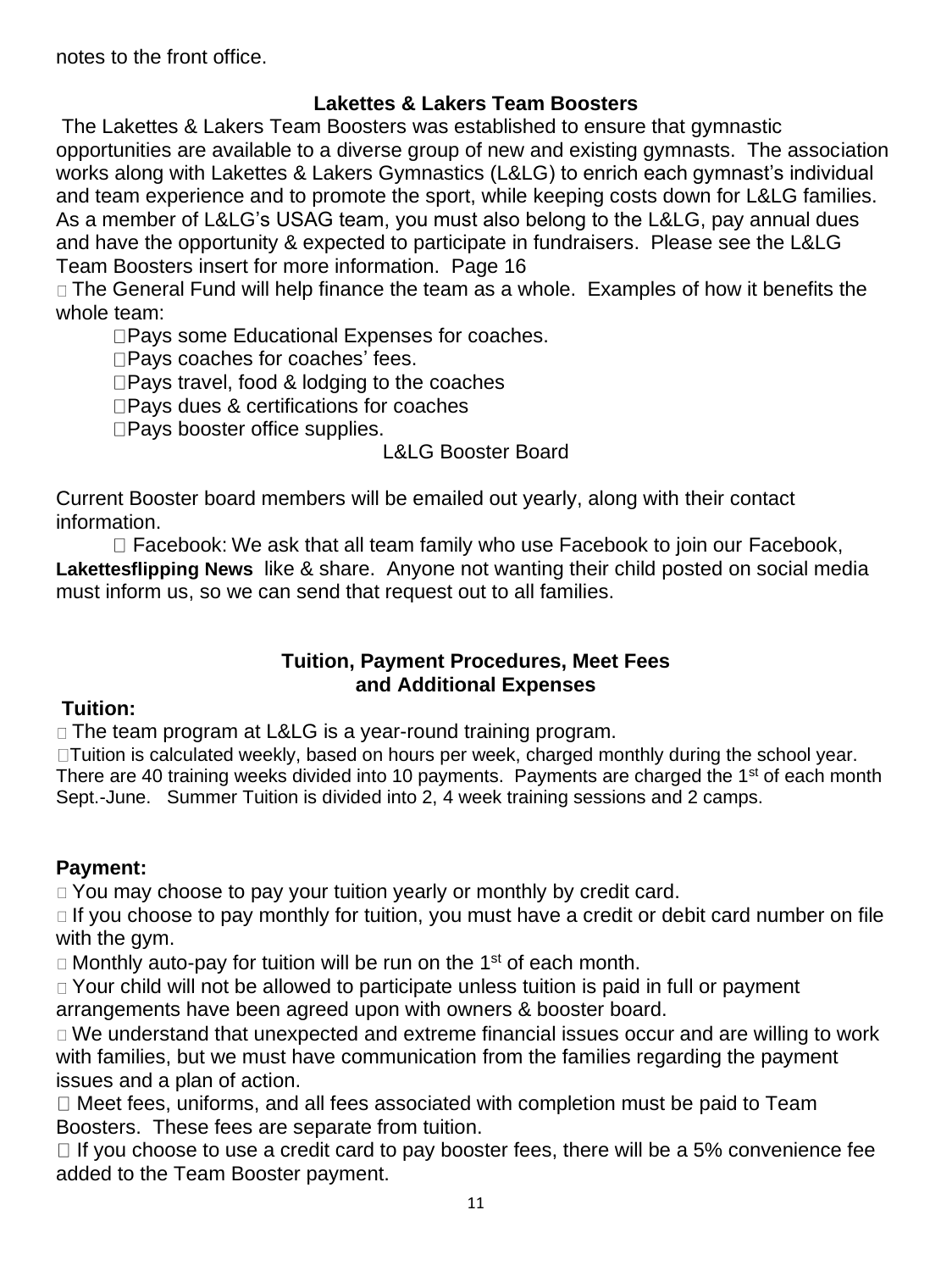#### **Payment Methods:**

□ We accept Visa, MasterCard & Discover. L&LG does not except cash or personal checks without approval.

#### **Meet Fees:**

Meet fees are an estimate of meet entry fee, team entry fee and coach's fees for the year.

#### **Meet Entry/Team Entry Fee:**

□ This fee varies, est. \$90-\$130. Per meet. It is set by the club that is hosting the meet. These fees are due by various due dates some as early as June prior to session.

All athletes are expected to compete at ALL scheduled competitions, unless permission is granted by the coach in advance. Written notice of this exemption MUST be given to the Team Manager, before registrations for the meet have been sent. Once registered no refunds are permitted.

 $\Box$  The only time that a refund could possibly be given is due to injury, where a note can be given to the host club in sufficient time, (before the scratch deadline).  $\Box$  If you know that your child will not be able to attend a scheduled meet in advance please notify the Team manager, in writing by Sept 1<sup>st</sup>. If earlier registration is required, a notice will be sent to your email.

#### **Coaches Expenses:**

 $\Box$  Coaches' expenses consist of #1. Coaches' wages earned at meets. This fee covers a set wage for each session coached. #2. Coaches travel expenses (airfare, mileage, parking, tolls, meals and lodging.

Coaches expenses are paid yearly. Estimated at \$100. Per athlete per competition.

□ Coaches fees apply regardless of illness or conflict with your schedule and are non-refundable. The team relies on your faithfulness to commit financially to each annual season and should not be expected to cover your portion if your child withdraws during season or scratches from a meet.

### **Estimated Meet Fee Payments:**

D L&LG sets up an estimated meet fee price for each level.

□ These estimates are based off of current info and previous years for the meet entry, team entry and coaches' expenses.

Meet fees must be paid in full by the scheduled dates, usually Dec. 1<sup>st</sup>.

□ The Booster Club Treasurer will bill and balance your meet account.

□ Since these fees are estimated they will be balanced through the year. Any overdue balance will need to be paid immediately.

□ Any credits will be kept in your account & applied to next year's meet fees.

 $\Box$  If the gymnast leaves L&LG, you will receive a check in the mail 30 days after the accounts are balanced at the end of competition season for session fees only, non-fundraised.

 $\Box$  If the gymnast leaves L&LG, but siblings continue in L&LG's team program the credit will be applied to your families next year's meet fees account.

 $\Box$  If extra meets are added during the meet season, additional fees may be due prior to participation in the meet.

### **Additional Expenses:**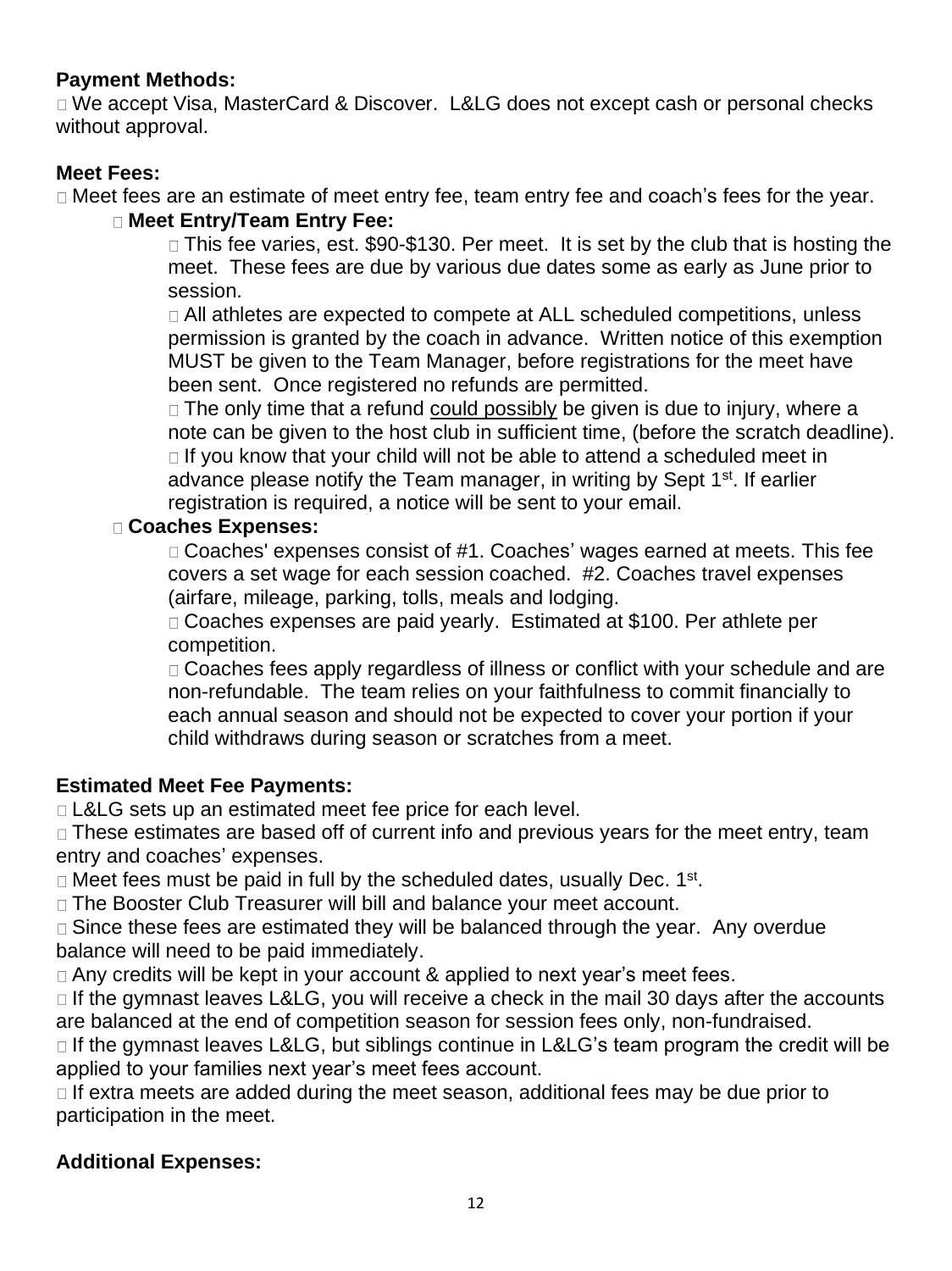**Annual Registration Fee \$50.** + \$50. Team manager fee, which pays our team manger to register your athlete for all competitions, order uniforms, and inform parents of all thing's competition related.

# **Uniform:**

□ Typically, competitive leotards are switched every 2-3 years, depending on the wear of the leotard. Warm-ups and bags approximately every 4 years. Order forms will be given out during the summer or early fall with the items and price for your daughter's uniforms. As a guideline, competition leotards estimate from \$75-\$375. Depending on design, with an additional estimated \$250 for all other apparel, pants, warm-up jacket, bag, flip flops.

 $\Box$  If you have any questions on sizing, please speak with the Team Manager.

Order forms with payments are due before they are ordered.

□ Once the uniforms have been ordered there are no returns or exchanges.

□ Prices are subject to change depending on quantity, availability, and turn-around time.

 $\Box$  If your child out grows their leotard or uniform, they may buy used & also sell their uniform. We ask take you sell your used leotards and warmups for 50% off.

#### **Dietitian, Special Coaches, Dance Instructors, Choreographers, Judges, and Sports Psychologist Sessions:**

As an important aspect of training for all levels, regular scheduled meetings or training sessions may be scheduled throughout the year.

□ The fees for the sessions will be posted. Gymnasts and/or parents are encouraged to attend, but no required.

### **Additional Fees:**

Floor Music (XC& Lv 6-10)…….\$50-75 custom /new \$15. Recycled from our collection. Floor Choreographer (XC & Lv 6-10)…….\$225- All choreography and music will be chosen by the coach & athlete together. Parents are responsible to schedule with their assigned choreographer outside of practice hours. Excel athletes may schedule choreography, but are not required to do so. A routine will be formatted during practice hours.

Handgrips (L3-10)… prices vary Practice Leotard & shorts estimated at \$75. (ALL LEVELS) Gym Show leotard/costume…\$50 Travel Camps & Clinics…by invitation, fees vary.

### **Payment Obligation/Commitment:**

Parents and gymnasts must understand that this commitment, financial and otherwise, will run through the end of the Gym Show.

 $\Box$  If at any time during the season, your child or a parent is asked to leave L&LG team program you are committed to Booster fees & 1 month tuition.

 $\Box$  If at any time during this period a family moves from the area and is unable to continue in the program, your commitment will be cancelled.

□ L&LG reserves the right to deal with each family and situation on an individual basis.

### **Estimated Competition Cost Per Level & Due Dates:**

Total cost is estimated because meet fees are an estimated amount which are balance at the end of meet season and also there may be additional cost such as camp, clinic or judges that could cost an additional amount. The estimated cost statement will be given in the summer prior to season.

# **Calendar & Special Events**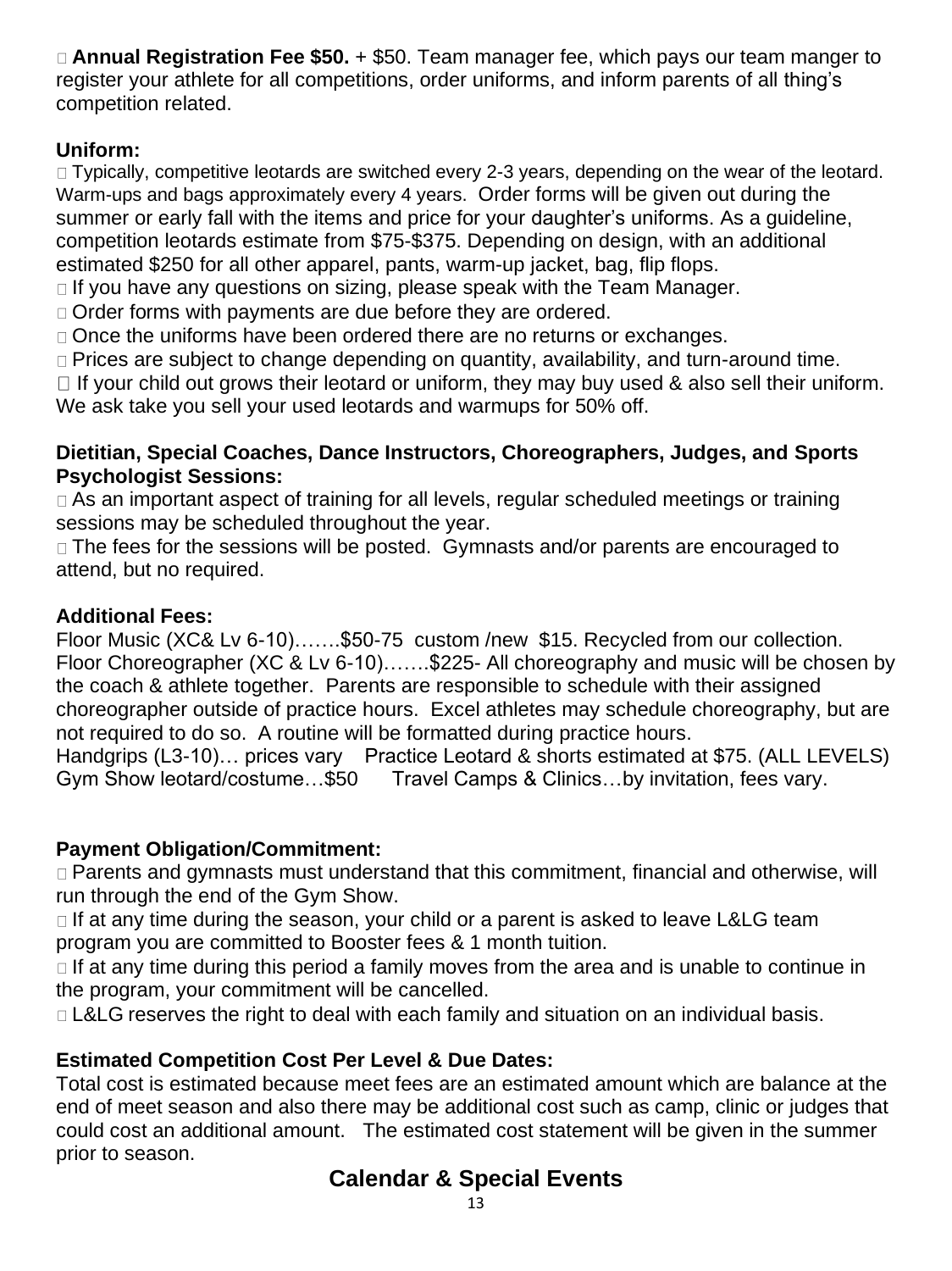□ Calendar comes out at the beginning of the school year. Also, posted on our web site. □ Special Events

\*All Team members participate in all 4 nights of our end of the year Gym Show. An estimated \$50 costume is needed. There is no admission fee for the gymnast participating but there is an admission fee for the families coming to watch the night of the shows.

\* Parades- L&LG participates in approximately 3 parades each summer/fal. The Millcreek 4<sup>th</sup> of July parade, Waterford Days parade and the Edinboro Homecoming Parade. Parents are asked to help walk and pass out flyers and candy.

# **USA Gymnastics & Lakettes & Lakers Level Overview**

The Women's Junior Olympic Program is divided into three major segments; developmental, compulsory, and optional. In order to compete in a sanctioned competition, an athlete must be a registered USA Gymnastics Athlete Member or Introductory Athlete Member (Levels 1-2 & Xcel).

At Lakettes & Lakers our Woman's teams start at level 2 or 3 depending on skill level. Men's teams start at level 4.

**Developmental** - Level 2 and Excel.

**Compulsory** - Levels 3-5. Within the compulsory levels all athletes compete the same routines per level. These levels were developed with the belief that all athletes, regardless of their potential, must have a solid foundation of basic skills in order to advance safely. The program allows the gymnast to advance at her own pace, competing in more than one level in a year, if she so chooses, or remaining at a level for consecutive years in order to more successfully complete the requirements.

**Optional** - Levels 6-10 are considered Optional levels, meaning that athletes preform their own individual routines choreography by their coaches to best suit their individual strengths. Skill requirements are set at each level and must be included into their routines. Level 6 & 7 has competitive opportunities up to and including State Championships. Additional competitive opportunities are provided for Levels 8-10, with the Level 10 competitive season culminating at the Jr. Olympic National Championships, Level 9 at the Eastern or Western Championships and Level 8 at the Regional Championships.

**TOPS** - TOPs (Talent Opportunity Program), is a talent search and educational program for female gymnasts ages 7-10 and their coaches. This is a supplemental (extra) training program, for athletes who may dream about pursuing gymnastics at the highest levels of competition. It focusing on strength & flexibility. There are mandatory tests that Lakettes requires the athletes to attend during the months of June and July. If the athletes score high enough, they are invited to regional/national level training camps. Depending the recommendations from team coaches and interest in this program it may or may not be offered. We usually require 6 athletes to offer this program.

### **Xcel Competitive Team Program**